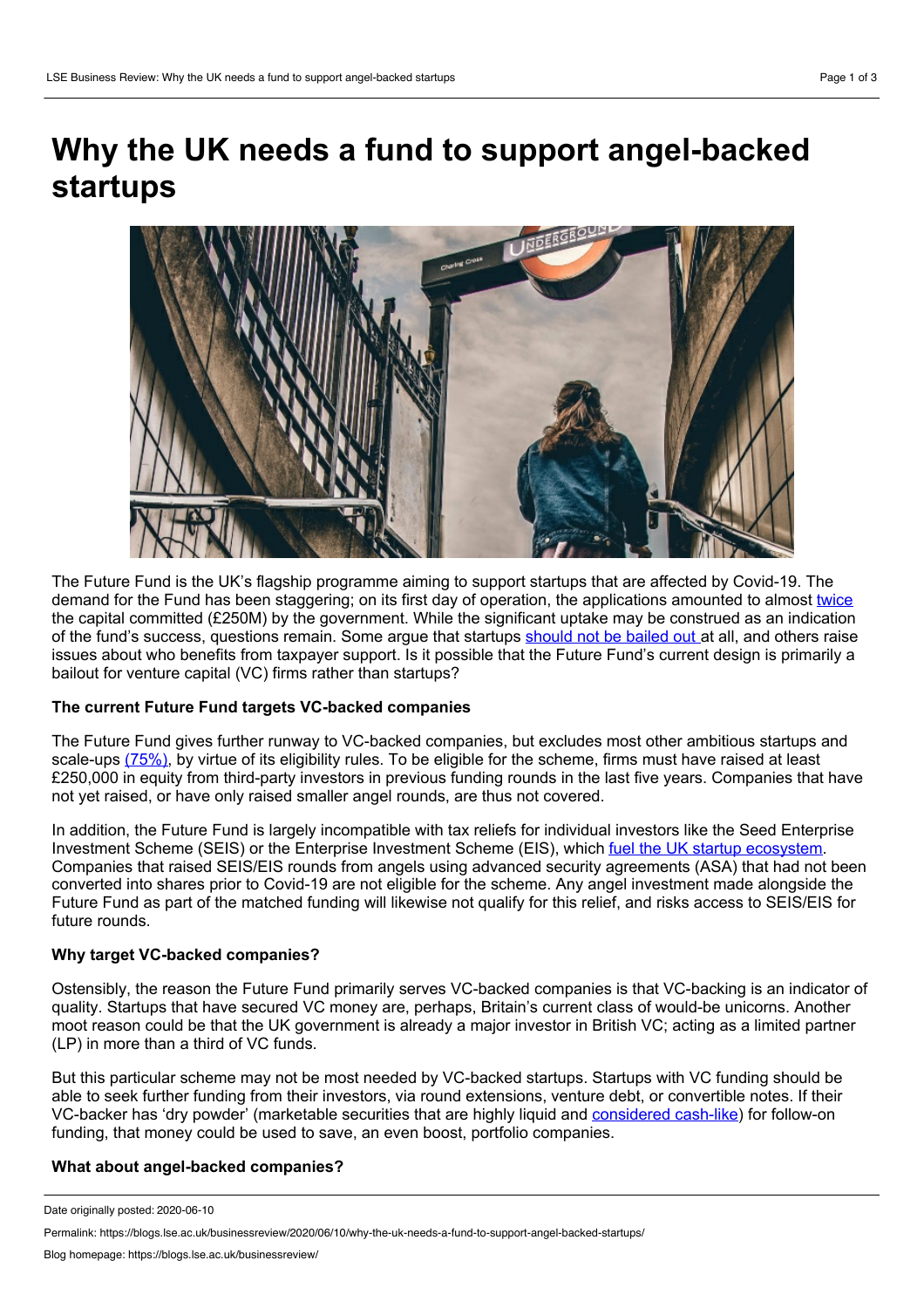Angels are important providers of 'smart money' for British startups. Do angels not also deserve a lifeline? Prominent investors like [Sherry](https://www.thetimes.co.uk/article/what-can-the-chancellor-do-to-save-our-start-ups-rpch085xp) Coutu argue that they do. Angel backing is also a crucial milestone for high-growth startups. VC backing is not the only signal of quality nor the only form of smart money in the market. For example, recent evidence from [González-Uribe](https://juanitagonzalez-uribe.net/portfolio_page/how-sensitive-is-young-firm-investment-to-the-cost-of-outside-equity-evidence-from-a-uk-tax-relief-joint-with-daniel-paravisini/) and Paravisini (2020) shows dramatic growth in startups after they raise angel financing using SEIS.

Moreover, relative to VC-backed firms, startups that raised angel rounds have less funding in the bank and limited access to [venture](http://www.fmaconferences.org/Napa/2018/Papers/VL_Napa.pdf) debt, which means that they are at higher risk of collapse. This is also true for startups that have grown through grant funding or bootstrapping.

#### **Is the current Future Fund a boost for VCs or for startups?**

Given that VC-backed startups likely have more money in the bank and better access to further equity funding than earlier-stage companies, is it possible that the Future Fund's current design is primarily a bailout for VCs rather than startups?

Repayment terms are structured such that, in three years' time, taxpayers and VCs get 2X on their capital invested, or can take an equity stake. The 2X for investors sounds alarmingly similar to 2X liquidation preferences, which see VCs get paid 2X their capital invested before anyone else gets paid from an exit. Such preferences implies large costs for founders, and are not typical in today's market, even since the onset of the pandemic. VCs have only routinely applied such terms in crises like the dotcom crash. Is the provision of expensive capital what the Future Fund is really intending to accomplish?

#### **A new Future Fund should target angel-backed startups**

If the idea is to save future winners, why not set up a new Future Fund with a lower eligibility fundraising threshold so that angel-backed startups are eligible? The initial median investment for angel investors in the UK, according to the British Business Bank's 2018 [report](https://www.british-business-bank.co.uk/wp-content/uploads/2018/06/Business-Angel-Reportweb.pdf) on the angel market, is £25,000. The current £250k target, thus, misses a large number of startups that had secured angel investment.

The Future Fund could reduce the minimum eligibility equity investment down to £100K (the maximum SEIS investment), which would also necessitate lowering the government's £125K minimum investment amount. Though the Future Fund cannot easily have full SEIS/EIS compatibility extended due to state aid rules, by lowering the minimum investment, the Fund would effectively target a SEIS-like cohort of startups.

In doing so, taxpayer money would be used to save the future of a greater number of high-potential, early-stage companies. This is particularly salient as the current Fund is already significantly oversubscribed, so the question of how to make fiscal funds last longer, and be impactful, is an important one. A reduction in the eligibility fundraising threshold would also help assuage the risk taken by angel investors, who have invested their own capital.

The effective cost of offering the new Future Fund is likely not much higher. While earlier stage firms carry a higher failure risk than VC-backed companies, the value of capital at risk is also much lower for earlier stage companies. Likewise, the likelihood of the government ending up with a significant portfolio of equity stakes, and the costs associated with efficiently off-loading such shares in the future, is already high for the current Future Fund.

To conclude, for the Future Fund to help save Britain's promising, early-stage startups from the challenges posed by the Covid-19 lockdown, it needs some changes to minimum fundraising size. Angel-backed startups should be eligible. Without these changes, the Future Fund will primarily boost the performance of VCs who see a 2X return and an artificial propping up of their portfolio.

```
♣♣♣
```
#### *Notes:*

- The post expresses the views of its author(s), not the position of LSE Business Review or the London School *of Economics.*
- *Featured [image](https://unsplash.com/photos/5KEdogagd88) by [John](https://unsplash.com/@john_visualz?utm_source=unsplash&utm_medium=referral&utm_content=creditCopyText) T on [Unsplash](https://unsplash.com/?utm_source=unsplash&utm_medium=referral&utm_content=creditCopyText)*
- *When you leave a comment, you're agreeing to our [Comment](https://blogs.lse.ac.uk/businessreview/comment-policy/) Policy*

Date originally posted: 2020-06-10

Permalink: https://blogs.lse.ac.uk/businessreview/2020/06/10/why-the-uk-needs-a-fund-to-support-angel-backed-startups/